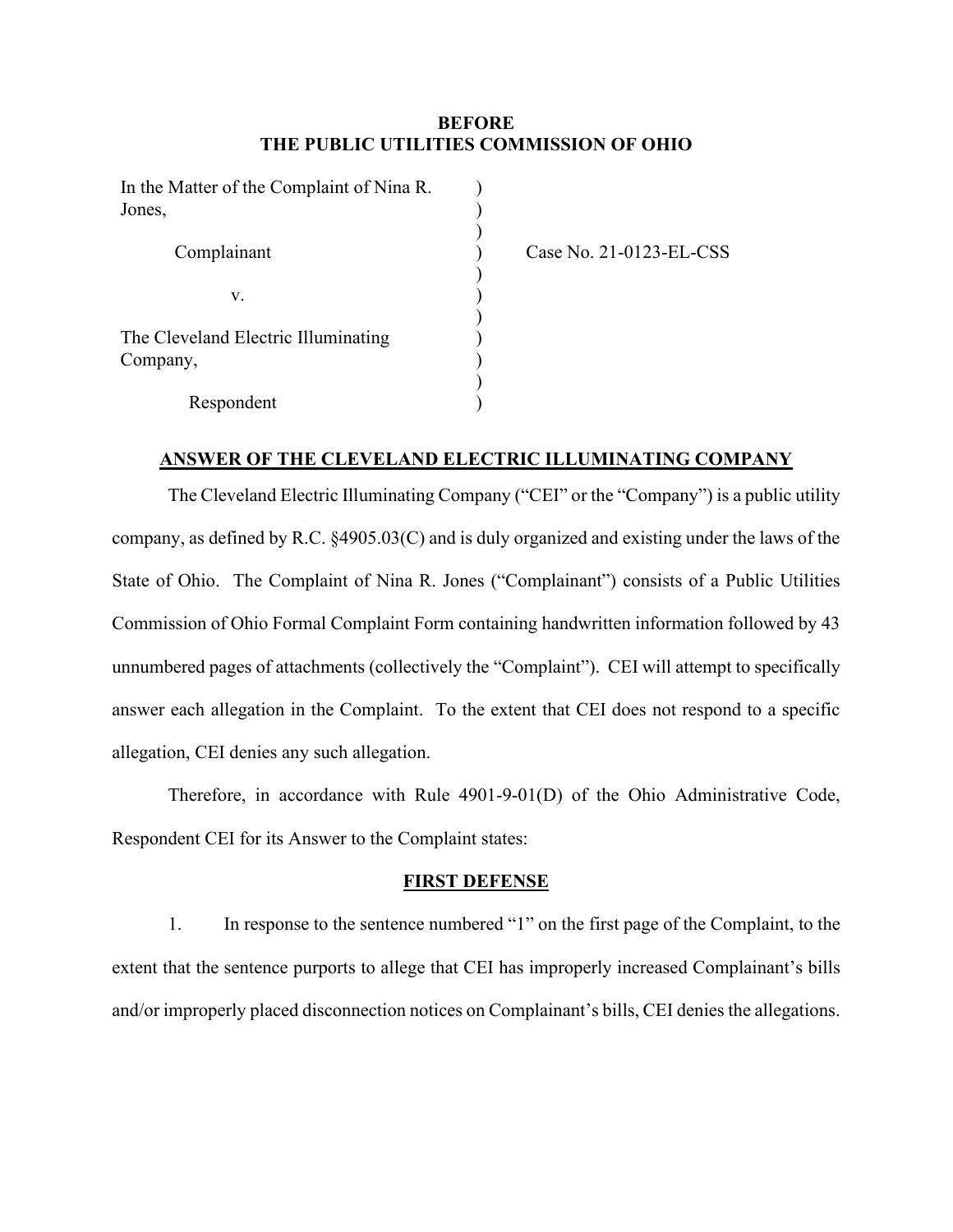2. In response to the sentence numbered "2" on the first page of the Complaint, to the extent that the paragraph purports to allege that CEI has improperly changed a payment plan and/or improperly increased Complainant's bills, CEI denies the allegations.

3. In response to the remaining allegations on the first page of the Complaint, CEI denies that it "will not be fair." Responding further, CEI cannot decipher the remaining allegations on the first page of the Complaint and/or is without knowledge or information sufficient to form a belief as to the truth of the remaining allegations on the first page of the Complaint, and therefore denies them.

4. In response to the attachments to the Complaint, CEI states that the attachments speak for themselves but denies any allegations purportedly contained therein.

### **SECOND DEFENSE**

5. The Complaint fails to set forth reasonable grounds for complaint, as required by R.C. § 4905.26.

#### **THIRD DEFENSE**

6. The Complaint fails to state a claim upon which relief can be granted.

#### **FOURTH DEFENSE**

7. The Commission may lack jurisdiction to award the relief Complainant seeks.

#### **FIFTH DEFENSE**

8. At all times, CEI complied with Ohio Revised Code Title 49; the applicable rules, regulations, and orders of the Public Utilities Commission of Ohio; and its Tariff, PUCO No. 13, on file with the Public Utilities Commission of Ohio. These statutes, rules, regulations, orders, and tariff provisions bar Complainant's claims.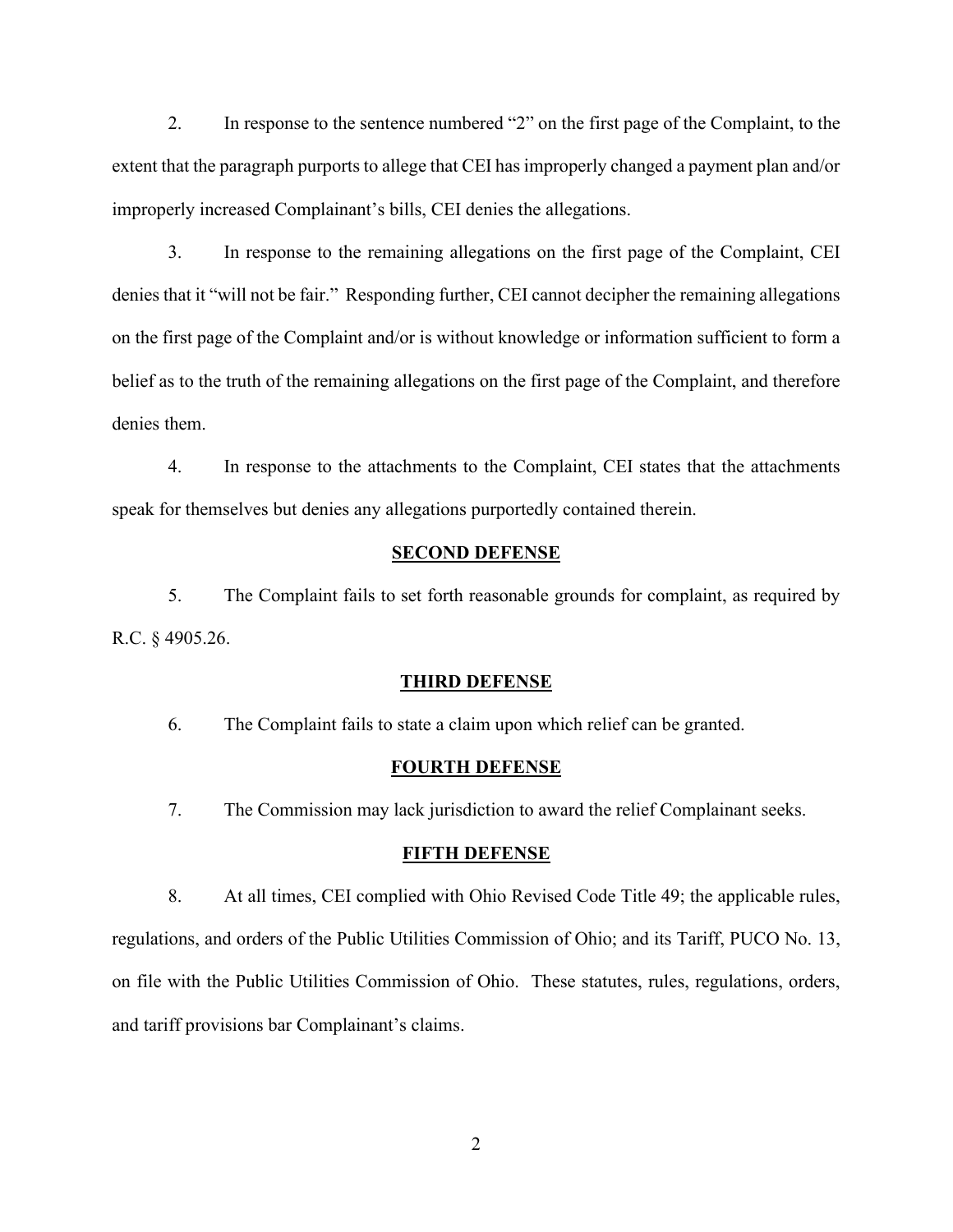### **SIXTH DEFENSE**

9. CEI denies all allegations of the Complaint that are not otherwise admitted herein.

### **SEVENTH DEFENSE**

10. CEI reserves the right to supplement its answer with other defenses, including

affirmative defenses, as discovery progresses in this matter.

WHEREFORE, CEI respectfully requests an order dismissing the Complaint and granting

CEI all other necessary and proper relief.

Respectfully submitted,

*/s/Christine E. Watchorn*\_\_\_\_\_\_\_\_\_\_\_\_\_\_\_\_\_ Christine E. Watchorn (0075919) Counsel of Record FIRSTENERGY SERVICE COMPANY 100 E. Broad Street, Suite 2225 Columbus, Ohio 43215 (614) 437-0183 [cwatchorn@firstenergycorp.com](mailto:cwatchorn@firstenergycorp.com) (Willing to accept service by email)

*Attorney for Respondent The Cleveland Electric Illuminating Company*

# **CERTIFICATE OF SERVICE**

I hereby certify that a true and accurate copy of the forgoing Answer of the Cleveland

Electric Illuminating Company was served upon the following by U.S. Mail on this  $1<sup>st</sup>$  day of

March 2021:

Ms. Nina R. Jones 25021 Aurora Road #345 Bedford Heights, Ohio 44146

> */s/Christine E. Watchorn*\_\_\_\_\_\_\_\_\_\_\_\_\_\_\_\_ Christine E. Watchorn *Attorney for Respondent The Cleveland Electric Illuminating Company*